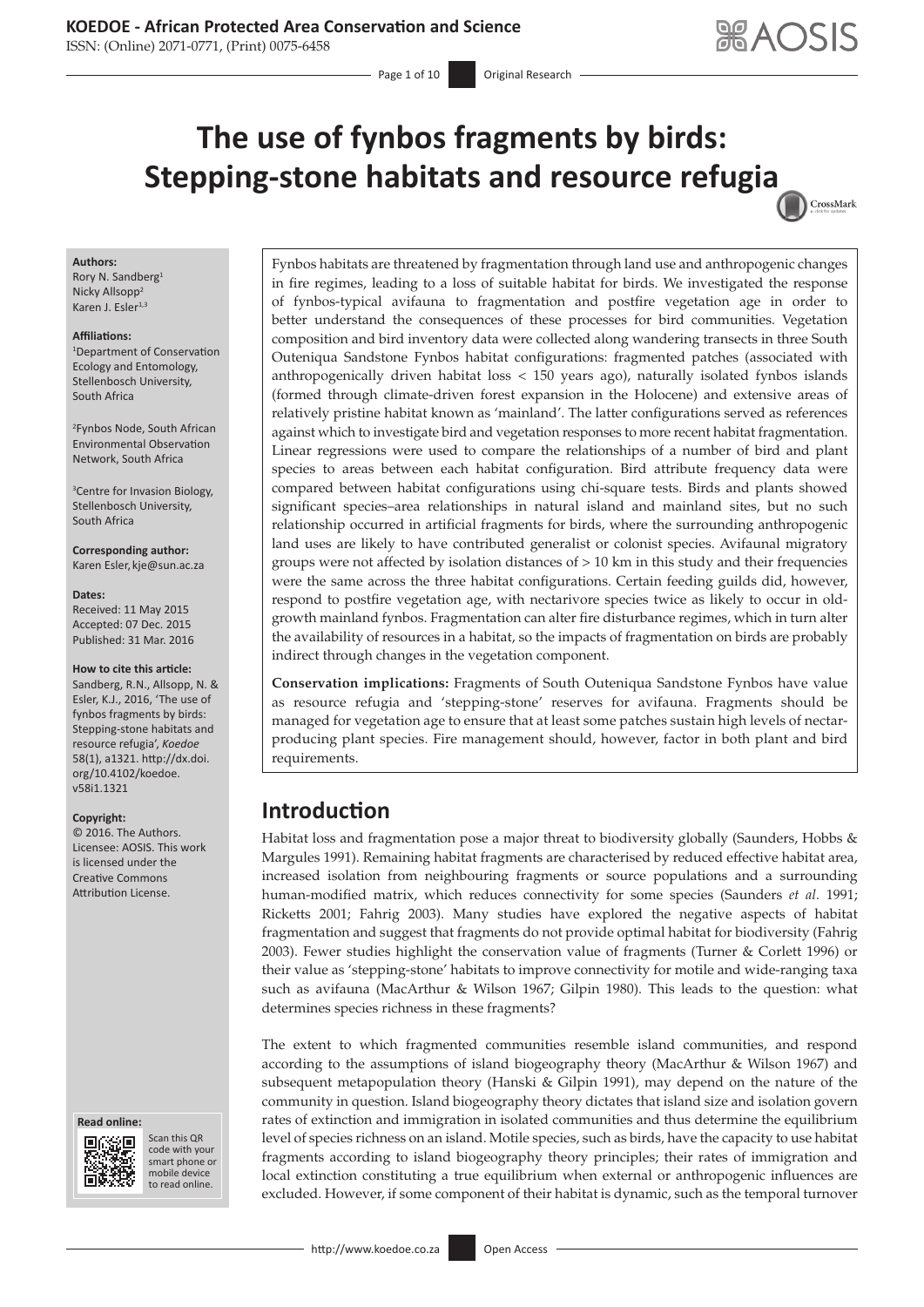of plant species in fire-adapted fynbos shrublands (Thuiller *et al*. 2007), then the system might not be in equilibrium, and species richness may fluctuate in relation to such spatial or temporal drivers.

Patch area is often the primary constraint affecting motile species in habitat fragments, ahead of factors such as isolation and matrix composition (e.g. Bender, Contreras & Fahrig 1998; Ferraz *et al*. 2007). Species–area curves that represent this relationship are therefore frequently used in conservation planning to establish minimum critical reserve size (e.g. Bond, Midgley & Vlok 1988; Cowling & Bond 1991; Rybicki & Hanski 2013). It may, however, be insufficient to base management decisions on species–area relationships alone considering that spatio-temporal aspects of isolation and the composition of the surrounding matrix can both exert a secondary influence on fragment communities (Saunders *et al*. 1991; Fahrig 2003). Island biogeography theory does not account for the effect of the human land-use matrix that typically surrounds fragments (Mendenhall *et al.* 2014), or for the time elapsed since fragment isolation (Cook, Lane & Holt 2002; Saunders *et al*. 1991). The surrounding matrix may introduce invasive species (Saunders *et al*. 1991; Buckley *et al*. 2006) and novel disturbances (Saunders *et al*. 1991; Brotons, Mönkkönen & Martin 2003) to a fragment as well as alter the natural disturbance regime (Bond *et al*. 1988; Baker 1994; Mack & D'Antonio 1998).

Recently fragmented communities often undergo delayed extinctions, a phenomenon known as extinction debt (Tilman *et al*. 1994). Quantification of extinction debt allows a better understanding of the full conservation implications of habitat fragmentation, providing conservationists with an opportunity to intervene before extinction occurs (Jackson & Sax 2009; Kuussaari *et al*. 2009; Wearn, Reuman & Ewers 2012). Ecological relaxation is the term used to describe the loss of species (often with a lag period) during the process of habitat fragmentation and isolation (Vellend *et al.* 2006).

The Cape Floristic Region is a biodiversity hotspot in South Africa (Myers *et al*. 2000) containing exceptionally high botanical diversity (Rebelo *et al*. 2006) and ecologically important bird species (Geerts, Malherbe & Pauw 2012; Johnson 1992). South Outeniqua Sandstone Fynbos (Rebelo *et al*. 2006) communities are threatened with fragmentation by urban development, agriculture, plantation forestry and the spread of invasive alien plants (Rouget *et al*. 2003; Rebelo *et al*. 2006). Fynbos avifauna may well be affected by degradation of habitat quality brought about through changes in climate (Huntley & Barnard 2012; Chalmandrier *et al*. 2013) and fire regimes (Martin & Mortimer 1991; Geerts *et al*. 2012; Chalmandrier *et al*. 2013). Nectarivores in particular require mature, flowering plants from which to forage and are known to migrate locally in pursuit of this resource (Rebelo 1987; Johnson 1992; Fraser 1997; Cotton 2007). Birds have been shown to be more sensitive to habitat quality than other variables, including fragment area, in urban fynbos fragments and their matrix types (Dures & Cumming 2010).

The unique habitat mosaic associated with South Outeniqua Sandstone Fynbos provides an opportunity to evaluate the response of fynbos-typical avifauna to various aspects of habitat fragmentation. Habitat fragments that remain following habitat loss are termed 'artificial fragments' in this study, owing to their anthropogenic origin. We differentiate them from the fynbos habitat islands, which were formed naturally through climate-driven forest expansion in the early Holocene and which are found in the same area (Bond *et al*. 1988; Midgley & Bond 1990). The natural habitat islands, termed 'natural islands', are largely free from the confounding effects apparent in the artificial fragments, such as recent isolation age (100–150 years) and the effects of the surrounding anthropogenically modified matrix (Ewers & Didham 2006). South Outeniqua Sandstone Fynbos also occurs as extensive mainland areas, defined as areas covering in excess of 300 ha (Bond *et al*. 1988). This unique habitat configuration thus provides a framework through which to determine biogeographic processes that may occur in artificial fragments and natural habitat islands (Pickett & Thompson 1978). Whilst birds have received much attention in the fragmentation literature, most focus has been on spatial aspects of fragmentation (e.g. review by Prugh *et al*. 2008) and there have been limited studies in fynbos (Dures & Cumming 2010; Geerts *et al*. 2012; Pauw & Louw 2012). In particular, studies such as ours that incorporate an understanding of surrounding matrix influences and temporal scales are rare but valuable, in that they provide a more mechanistic understanding of the factors and processes maintaining diversity in human-modified landscapes.

We compared the number of fynbos-typical bird species across three South Outeniqua Sandstone Fynbos habitat configurations to assess the response of birds to habitat fragmentation. Naturally isolated fynbos islands and extensive mainland areas served as references against which to investigate bird responses to more recent anthropogenically driven habitat fragmentation; this comparison allowed us to look for signs of extinction debt in fragmented communities. Specifically, we explored the degree to which landscape variables (location, patch or island size and nature of the surrounding matrix) explained functional and species composition. We compared the bird species data to those of the vegetation and investigated the effect of vegetation quality, using the surrogate of postfire vegetation age, on fynbos-typical bird communities and their functional trait groupings. Given that birds are relatively more motile than many plant species and can therefore avoid disturbances, we predicted slower ecological relaxation (loss of species) and lingering extinction debt in the fragment avian communities than the vegetation.

# **Methods**

### **Study area and site selection**

Bird and plant data were collected from nine natural fynbos island sites, 16 anthropogenically formed artificial fragment sites and three mainland sites. Natural island habitats were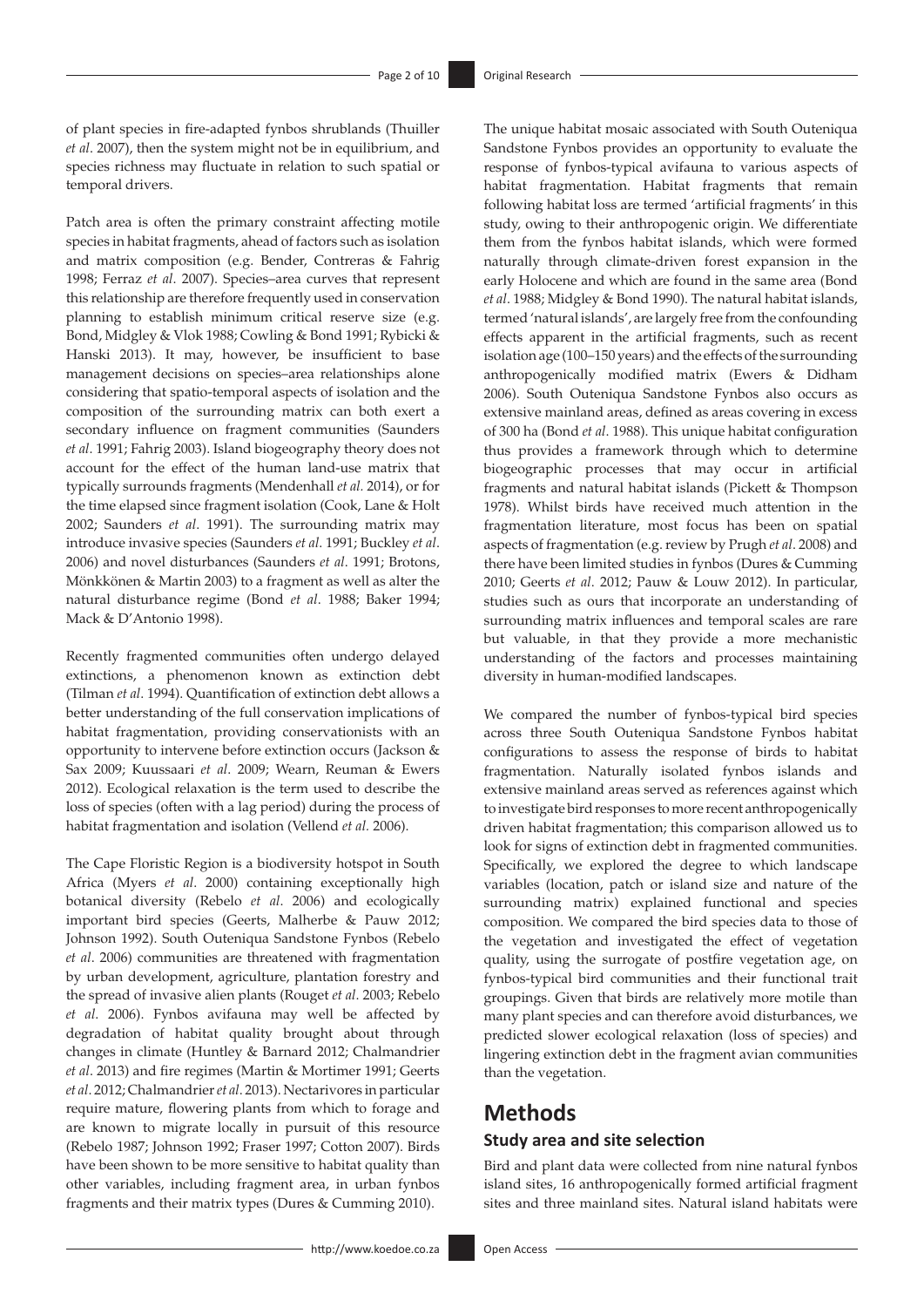isolated from the mainland in the early Holocene (Midgley & Bond 1990), and artificial fragments were isolated between 100 and 150 years ago through afforestation (Kraaij & Van Wilgen 2011). The islands are largely surrounded by an indigenous afrotemperate forest matrix and the fragments by a plantation, farmland matrix or a combination of these and indigenous forest. Collectively, the islands, fragments and mainland plots are referred to as 'habitat configurations'.

Study sites were situated in the Garden Route National Park and on private farmland lying within: 22°51'57.02"E-23°14'24.09"E/33°53'2.58"S-34°4'41.92"S in an elevation range of between 500 m and 1500 m. A detailed description of the study area can be found in Bond *et al*. (1988), Rebelo *et al*. (2006), and Sandberg (2013), with further information on sites provided in Appendices 1 and 2.

The landscape features of each site were calculated using Google Earth Pro on 2011 images. Isolation distance of natural fynbos islands and artificial fragments was calculated as the straight-line distance from the centre of the site to the perimeter of the nearest area of mainland fynbos. Percentage matrix edges were calculated for the three dominant matrix types in the study area: forest, farm and plantation. Matrix heterogeneity was calculated as the number of discrete matrix types bordering on a particular fragment (Appendices 1 and 2).

Vegetation composition was collected from each site based on the methods used by Bond *et al*. (1988). Wandering transects were chosen over point counts for collection of avifaunal data in order to minimise the effects of vegetation with variable density (P. Hockey, pers. comm., September 2011). The length of these transects was governed by species accumulation and ceased below a critical rate of two new discoveries per hour. For three mainland sites, vegetation and birds were counted in nested subplots of increasing size (1 ha; 2 ha; 4 ha; 6 ha; 10 ha; 15 ha; 20 ha; 25 ha; 35 ha; 50 ha; 75 ha; 110 ha). Amongst these subplots, most had been burnt 3 years ago whilst 10 retained 75-year-old vegetation. All data were collected between September 2011 and January 2012 for standardisation. Bird data collection commenced after sunrise and ceased before 14–15 hours, on days of moderate temperatures and calm conditions (Lipsey & Hockey 2010). Birds were counted along wandering transects to remove any bias introduced by vegetation heterogeneity or age (P. Hockey, pers. comm., September 2011). The length of these transects varied with patch size and with vegetation density and was governed by bird species accumulation. When the discovery rate of bird species dropped to below two new species per hour, the sampling was considered complete. Field identification of species was complemented by *ex situ* identification using photographs and call recordings. T. Kraaij provided historic fire data, courtesy of South African National Parks.

Avifauna were defined either as fynbos-typical birds or matrix-typical birds (those known to not use fynbos habitat) as classified by Hockey, Ryan and Dean (2005). Additionally, we classified birds according to their feeding guilds (frugivore, generalist, nectarivore, granivore, carnivore and insectivore) and migratory behaviour (resident, altitudinal migrant, intra-African migrant, nomad, some local movement).

The relationship of number of bird species to area was compared between the three habitat configurations using linear regressions to investigate area effects and extinction debt. The influence of postfire vegetation age was standardised by including only a subset of sites with a postfire age of 20 or more years in the regression analyses. This removed one young natural island and four artificial islands from the regression analyses. Comparisons were run between the avifaunal regression curves and those of the vegetation community for each habitat configuration to determine if the avifaunal response to reduced area in the artificial fragments is comparable to that in the natural islands and in the mainland and to the response of the vegetation community.

Avifaunal connectivity was indirectly assessed by comparing the proportion of bird species in different feeding guilds and migratory groups (Hockey *et al*. 2005), between the habitat configurations in modified chi-square tests as used by Bond *et al*. (1988). In these tests, the mainland data were used to calculate the expected value in the natural islands and the artificial fragments, and natural island data were used in comparison between natural islands and artificial fragments. The proportion of each functional trait group was calculated relative to the artificial fragment or natural island species total. These tests adopt the null hypothesis that the frequencies in each functional trait group do not differ between the observed and the expected value. Modified chisquare tests were also used to determine the influence of matrix heterogeneity surrounding artificial fragments on the distribution of feeding guilds and migratory groups. Matrix heterogeneity was measured as the number of discrete matrix types that form an edge directly with the artificial fragment in question. Only fynbos-typical bird species were included in these analyses.

The effect of postfire vegetation age on various bird feeding guilds was investigated descriptively using young (burned within 10 years of study) and old (burned over 20 years ago) growth mainland habitat.

### **Results**

### **Species–area relationships**

Positive relationships between species number and area were found for birds and plants in natural islands and mainland fynbos (Figure 1). Artificial fragments showed no relationship between area and species number (birds:  $r^2 = 0.01$ ,  $P = 0.67$ , vegetation:  $r^2 = 0.21$ ,  $P = 0.07$ ) (Figure 1).

The species–area slopes for mainland and natural islands were similar for plants ( $P > 0.05$ ) and birds ( $P > 0.05$ ) (Figure 1), although the avian species–area curves have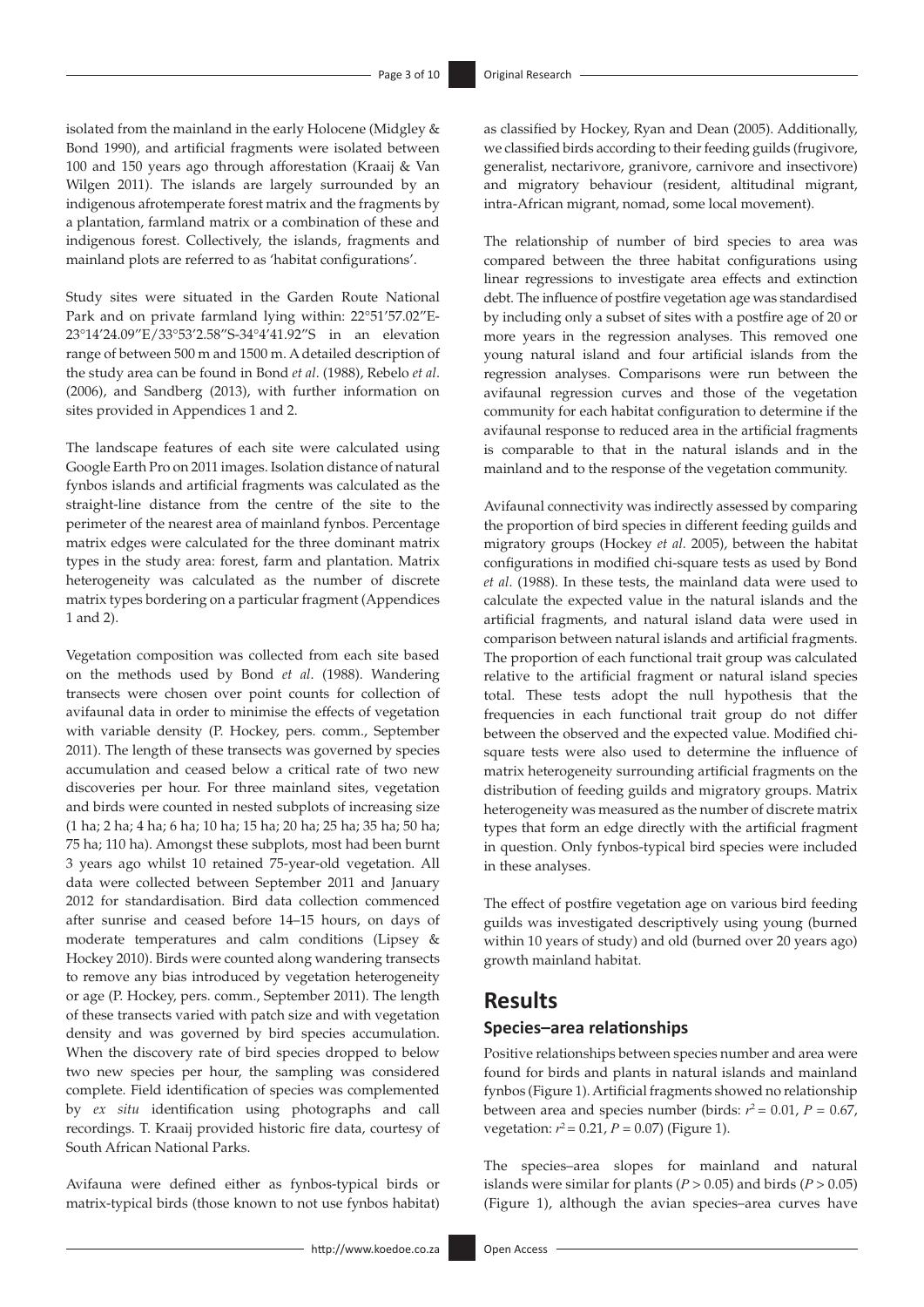

Note: Vegetation data included fynbos and forest margin species only. Avifaunal data only included bird species identified by Hockey *et al*. (2005) as using fynbos to some degree, as opposed to not at all. Mainland data are represented by an average of the three accumulation series. All natural island and mainland species-area regressions are significant (*P* < 0.05). Only 8 of 9 natural island plots and 12 of 16 AF plots were included in the regression analysis in order to standardise for postfire age.

**FIGURE 1:** Relationship of species number of avifauna and vegetation to area in the three fynbos habitat configurations, using logged data.

lower Y-intercepts (Figure 1). This can be attributed to the relative size of the two species pools; a total of 488 plant species were observed in the study, compared to 87 bird species, of which 370 and 45, respectively, were classified as fynbos-typical.

#### **Connectivity and matrix effects**

The frequency of migratory avifaunal groups did not differ significantly between the three fynbos habitats when analysed with a modified chi-square test using fynbos-typical bird data (data not shown).

Insectivores made up the biggest feeding guild of birds in all habitats (Figure 2). There were few significant differences in the proportion of individual feeding guilds found on different habitat configurations (Figure 2, Table 1) but the Cape sugarbird (*Promerops cafer*), an important fynbos nectarivore, was present in the mainland areas but absent from both the artificial fragments and the natural islands. Frugivores were overrepresented and granivores underrepresented in the natural islands relative to the mainland. The feeding guild frequencies between the natural islands and the artificial fragments were not significantly different (Figure 2, Table 1). Modified chi-squared tests indicated that there was no

statistically significant difference in the relative occurrence of birds belonging to certain feeding and movement guilds in artificial fragments that differed in the heterogeneity of the surrounding matrix.

### **Postfire vegetation age**

In the absence of confounding fragmentation effects, three of the mainland avifaunal feeding guilds clearly responded to postfire vegetation age (Figure 3). A qualitative assessment suggests proportionally more generalist and granivore bird species in mainland fynbos that had been burned within the past 10 years than in fynbos that is over 20 years old. Nectarivore species are relatively more abundant in the older growth fynbos than in the recently burned areas, suggesting a positive association between nectarivore richness and postfire vegetation age. Only four artificial fragments and part of one natural island were younger than 20 years.

## **Discussion**

We investigated the response of avifauna to the fragmentation of South Outeniqua Sandstone Fynbos habitat and found that birds are relatively resilient to fragmentation effects. Despite most of the artificial fragments being in existence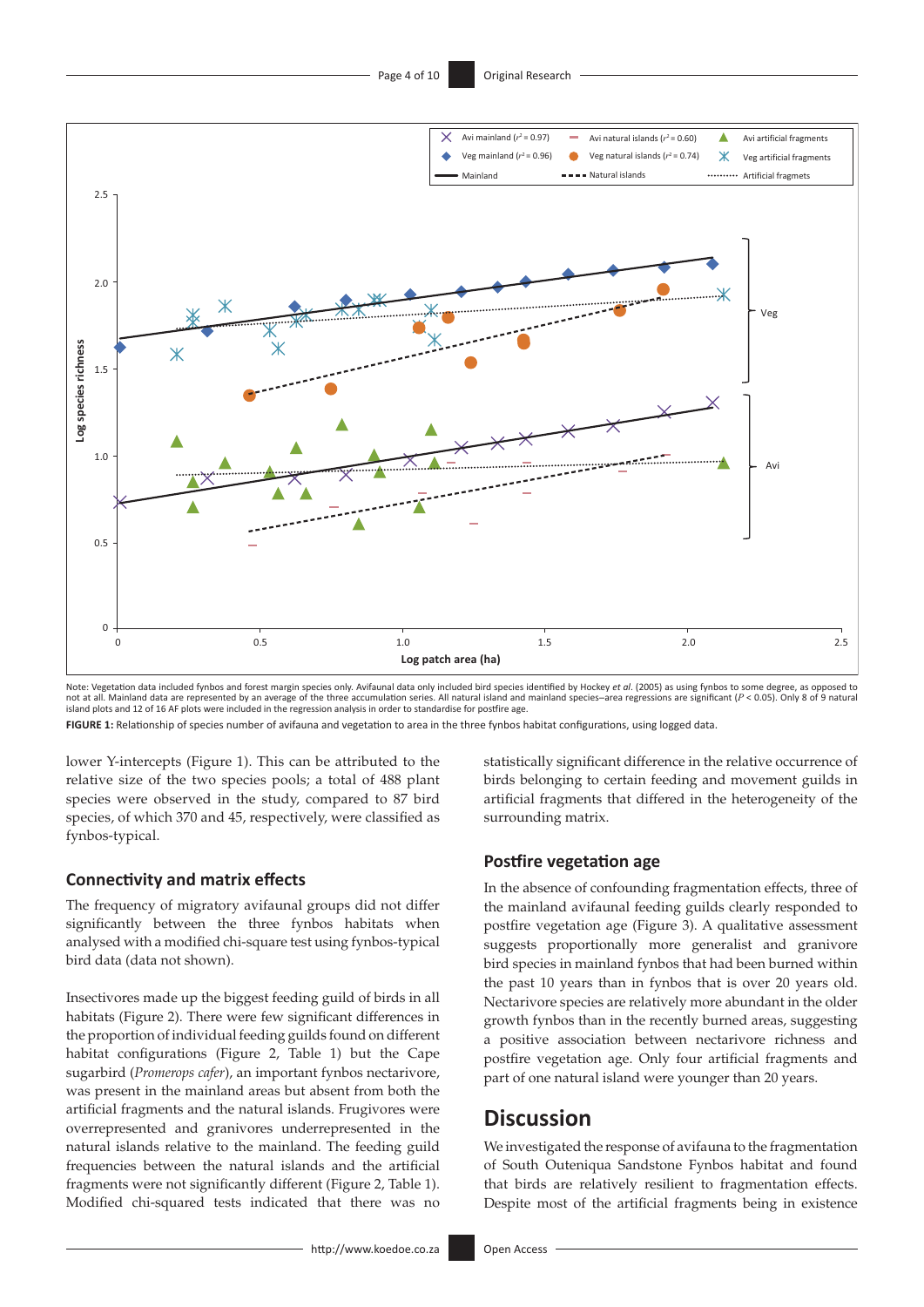

*N*, total species counts for each habitat.

**FIGURE 2:** The percentage contribution of each bird feeding guild to the total species richness of the three fynbos configurations: mainland, natural islands and artificial fragments.

**TABLE 1:** Results from modified chi-squared tests of avifaunal feeding guild distributions between the different habitat configurations.

| Configuration | Group          | P-value   | $\gamma^2$ -value | Increase                 | <b>Decrease</b>          |
|---------------|----------------|-----------|-------------------|--------------------------|--------------------------|
| ML v AF       | All            | <b>NS</b> | 12.37             | $\overline{\phantom{a}}$ | -                        |
| ML v NI       | All            | *         | 15.71             | Frugivore                | Granivore                |
| ML v NI       | Proximate      | $\ast$    | 16.58             | Frugivore                | Predator                 |
| ML v AF       | Distant        | <b>NS</b> | 12.37             | $\overline{a}$           | ۰                        |
| ML v NI       | <b>Distant</b> | <b>NS</b> | 3.97              | $\overline{\phantom{a}}$ | $\overline{\phantom{0}}$ |
| NI v AF       | All            | <b>NS</b> | 4.65              | $\overline{\phantom{a}}$ | $\overline{\phantom{0}}$ |
| NI v AF       | <b>Distant</b> | *         | 1.75              | Granivore                | Nectarivore              |

Note: In the first five tests, mainland data were used to calculate the expected value. In the last two tests, natural island data were used to calculate the expected value. 'Proximate patches are isolated by less than 2000 m. 'Distant' patches are isolated by more than 2000 m. 'All' refers to all patches, irrespective of isolation distance. NS = *P* > 0.05; \**P* < 0.05. 'Increase' and 'Decrease' show the overrepresentation and underrepresentation of feeding guilds, respectively.

ML, mainland; NI, natural islands; AF, artificial fragments.

for more than 100 years, they did not show the same relationship as natural islands where birds showed significant species–area relationships with species number decreasing as size decreased, similar to that observed in the vegetation community.

We then tested the response of different avifaunal migratory groups and feeding guilds to habitat configuration and the surrounding matrix habitat composition in order to indirectly assess connectivity in the fragments. Migratory groups are not affected by isolation distances experienced in this study (< 10 km), and their frequencies remain the same across the three habitat configurations. However, feeding guilds did vary between habitat configurations under certain conditions. We further investigated the response of avifauna to postfire vegetation age and found that this differs between bird feeding guilds. These results suggest that artificial fragments of South Outeniqua Sandstone Fynbos may have value as resource refugia and 'stepping-stone' reserves for avifauna under the pressures of habitat fragmentation and changing fire regimes.



Note: Young growth (*N* = 26) and old-growth (*N* = 10) mainland sites were used, denoting fynbos burned within 10 years and fynbos burned over 20 years before the study, respectively.

**FIGURE 3:** The response of three bird feeding guilds to postfire age in the mainland plots shown with percentage of community richness data.

#### **Species–area considerations**

The positive relationship between bird species and area in the natural islands is typical of isolated biotic communities (Dengler 2009; Kuussaari *et al*. 2009). The slope of the avifaunal species–area response curve did not differ from that of the vegetation community in island and mainland habitat configurations; only the Y-intercept did. Neither the bird nor vegetation communities in the artificial fragments showed a relationship between fragment size and species number. This indicates that biological communities that differ in the size of their species source pools and their motility (birds can migrate to and from a fragment more easily than plants) can share a similar response to artificially reduced fragment area. These patterns are somewhat contrary to our predictions of slower ecological relaxation and lingering extinction debt in the relatively motile avian communities than the plant communities, suggesting that extinction debt is not currently being 'paid' in these bird communities. This would have been shown by a species–area relationship 'intermediate' to that of the natural islands and the mainland (Kuussaari *et al*. 2009). Our results suggested that the species richness of birds in the artificial fragments does not represent a stable equilibrium, and, in many of the fragments, species number exceeds that of the mainland fynbos. Although the natural island habitat data suggest that birds are under area-based extinction debt (and respond primarily to the effect of area on vegetation richness), the elevated bird richness in the artificial fragments may be attributed to favourable conditions that are provided by the surrounding matrix to generalist or colonist species. Thus, through this non-area-based 'immigration credit' (Jackson & Sax 2009), the area-based extinction debt is cancelled out. Of course, these improved bird habitat conditions that we propose in the artificial fragments may be temporary and change as negative fragmentation effects (e.g. loss of plant species providing specialist avifaunal diets) increase.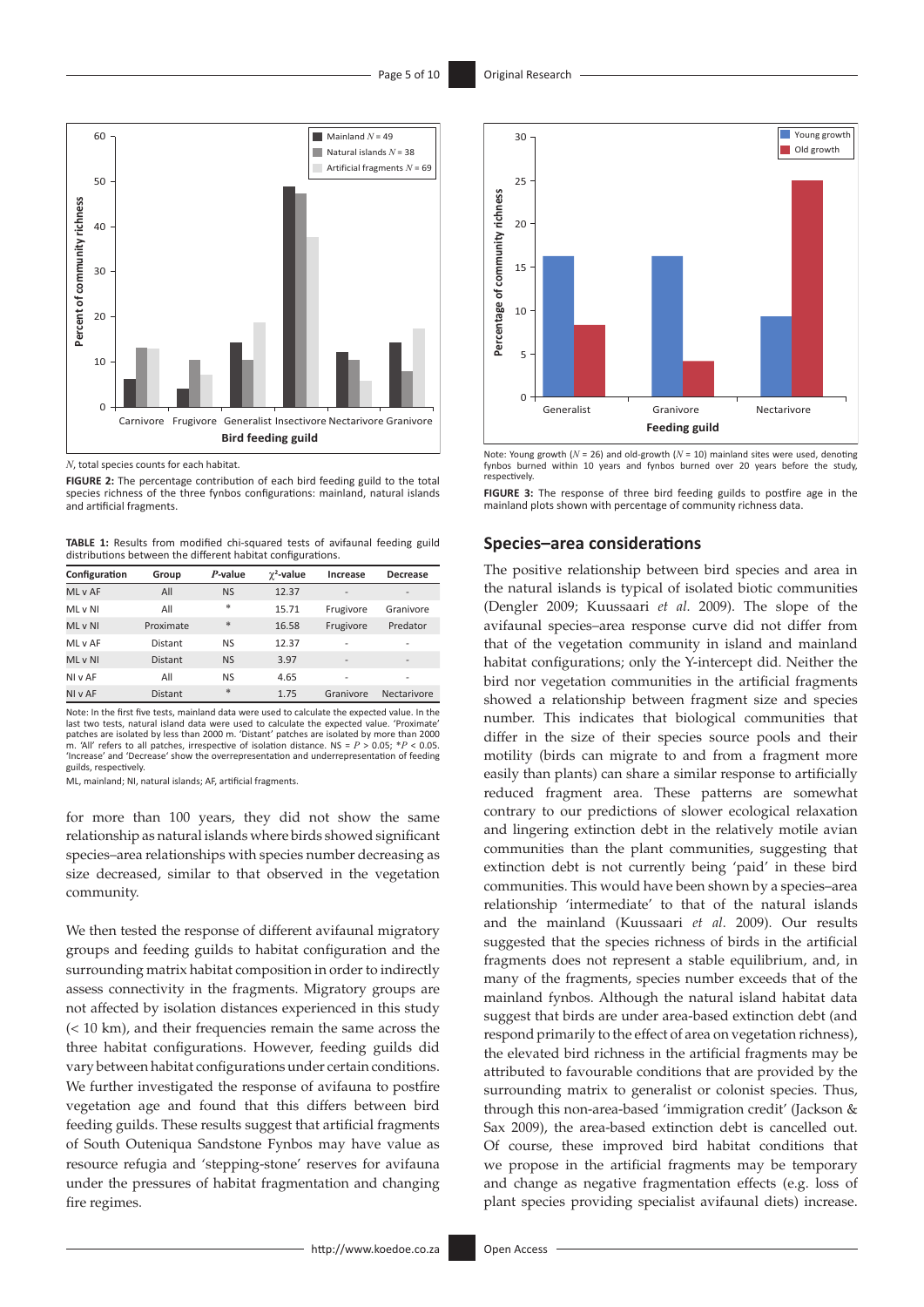The natural island data suggest that the artificial fragment bird communities will probably also experience further areabased extinctions in the future as the debt that exists in the vegetation community is 'paid' off. Other studies have found fragment area to be of secondary importance in determining avian response after the influence of habitat quality or fragment geometry (Dean & Bond 1994; Lees & Peres 2006) and similarly for bats where the quality of the matrix is a major determinant (Mendenhall *et al.* 2014).

### **Connectivity**

Connectivity was not significantly reduced by the nature of the surrounding matrix because the migratory group frequencies in the artificial fragments were not influenced by the number of matrix types that surround a fragment. These frequencies also remained constant in the artificial fragments, surrounded by heterogeneous matrix, relative to the mainland and the natural island frequencies. Local migrant species are present in the artificial fragments in proportionally similar numbers to those in the mainland (data not shown), which suggests that avifaunal groups known to migrate naturally and will continue to migrate to or from artificial fragments.

The feeding guild frequencies in the artificial fragments, nectarivores included, remained consistent with those in the mainland sites throughout, suggesting that fynbostypical birds are largely capable of local migration across afrotemperate forest and the human land-use matrix. Nectarivores are important pollinators of fynbos vegetation (Rebelo 1987; Johnson 1992; Le Maitre & Midgley 1992). Previous studies have found nectarivores to migrate locally whilst tracking availability of their nectar resource (Johnson 1992; Fraser 1997; Cotton 2007). Fynbos-typical nectarivores often migrate along altitudinal gradients in search of nectaryielding flowers which become seasonally available at different altitudes (Siegfried 1983; Rebelo 1987; Johnson 1992). The absence of the Cape sugarbird (*P. cafer*) from all of the natural islands and artificial fragments is however highlighted because this endemic species is an important pollinator of various Proteaceae species (Martin & Mortimer 1991; Fraser 1997; Geerts *et al*. 2012). Sugarbirds feed exclusively on nectar from Proteaceae flowers and on the invertebrates that are associated with these flowers (Calf, Downs & Cherry 2003; Hockey *et al*. 2005). These plants were in flower during sampling. Small, isolated fynbos patches may not have the species richness of Proteaceae or the abundance of Proteaceae plants that are required by Cape sugarbirds (Nottebrock, Esler & Schurr 2013). Alternately, sugarbird movements could be restricted by the nature of the surrounding matrix to a greater degree than other nectarivores. Sugarbirds are known to fly long distances (the furthest recorded migration being 365 km); however, they seldom leave fynbos habitat (Fraser 1997; Calf *et al*. 2003; Hockey *et al*. 2005). Pauw and Louw (2012) demonstrated similar movement restrictions for malachite sunbirds in an urban setting, but this did not hold true for southern doublecollared sunbirds, which are found in all habitat types.

The overrepresentation of frugivores in natural islands is attributed to the inclusion of species, such as the African olive pigeon (*Columba arquatrix*) and Knysna turaco (*Tauraco corythaix*), both frugivores, from the indigenous forest (Phillips 1927; Manders & Richardson 1992) that forms the dominant boundary around the islands. The significant overrepresentation of granivores in the artificial fragments relative to the natural islands is attributed to the likely presence of graminoid vegetation species in the surrounding agricultural matrix and in some of the fragments. Literature suggests that granivores in habitat fragments that are surrounded by agriculture are able to use the matrix to feed on cereal crops and graminoids (Mangnall & Crowe 2003). It is likely that this applies to granivores in fragments of South Outeniqua Sandstone Fynbos as well. The granivore frequency in the artificial fragments did not differ from that in the mainland, and thus is not an immediate conservation concern because it does not seem to reflect a change in regional bird dynamics.

We suggest that future research should address the question of bird species connectivity with empirical evidence of bird migration at the species level. This may yield greater insights into the distribution of ecologically important species such as the Cape sugarbird. Inferences drawn from the presence or absence of specific migratory and feeding guild groups under various levels of isolation and matrix type do however address our questions concerning community dynamics.

#### **Postfire age**

Our results suggest that nectarivore presence more than doubles in old-growth mainland fynbos that has remained fire free for at least 20 years than in recently burnt fynbos sites. This is consistent with other studies that have documented increased fynbos-typical nectarivore abundance with postfire vegetation age (e.g. Chalmandrier *et al*. 2013). This has important conservation implications for fynbostypical nectarivores considering that there is a documented reduction of recent fire return intervals in extensive fynbos areas throughout the Cape Floristic Region (Forsyth & Van Wilgen 2008; Southey 2009; Kraaij *et al*. 2012), as highlighted by Chalmandrier *et al*. (2013). Younger mainland fynbos (burned within the last 10 years) also contained a higher percentage of generalist and granivore species than fynbos burned 20 years or more ago. This pattern seems typical of recently burnt fynbos habitats (Chalmandrier *et al*. 2013).

Birds are sensitive to the quality of their habitat (Parker *et al*. 2005; Briggs, Seddon & Doyle 2007) which is often linked to the quality of the vegetation community. Alien plant species capable of affecting this quality (Mack & D'Antonio 1998) can potentially enter a habitat patch from the matrix or via avian dispersal vectors (Phillips 1927; Manders & Richardson 1992) and should not be overlooked when considering a patch for avian conservation.

### **Implications**

Our study shows that South Outeniqua Sandstone Fynbos avifauna is responsive to habitat fragmentation, but that even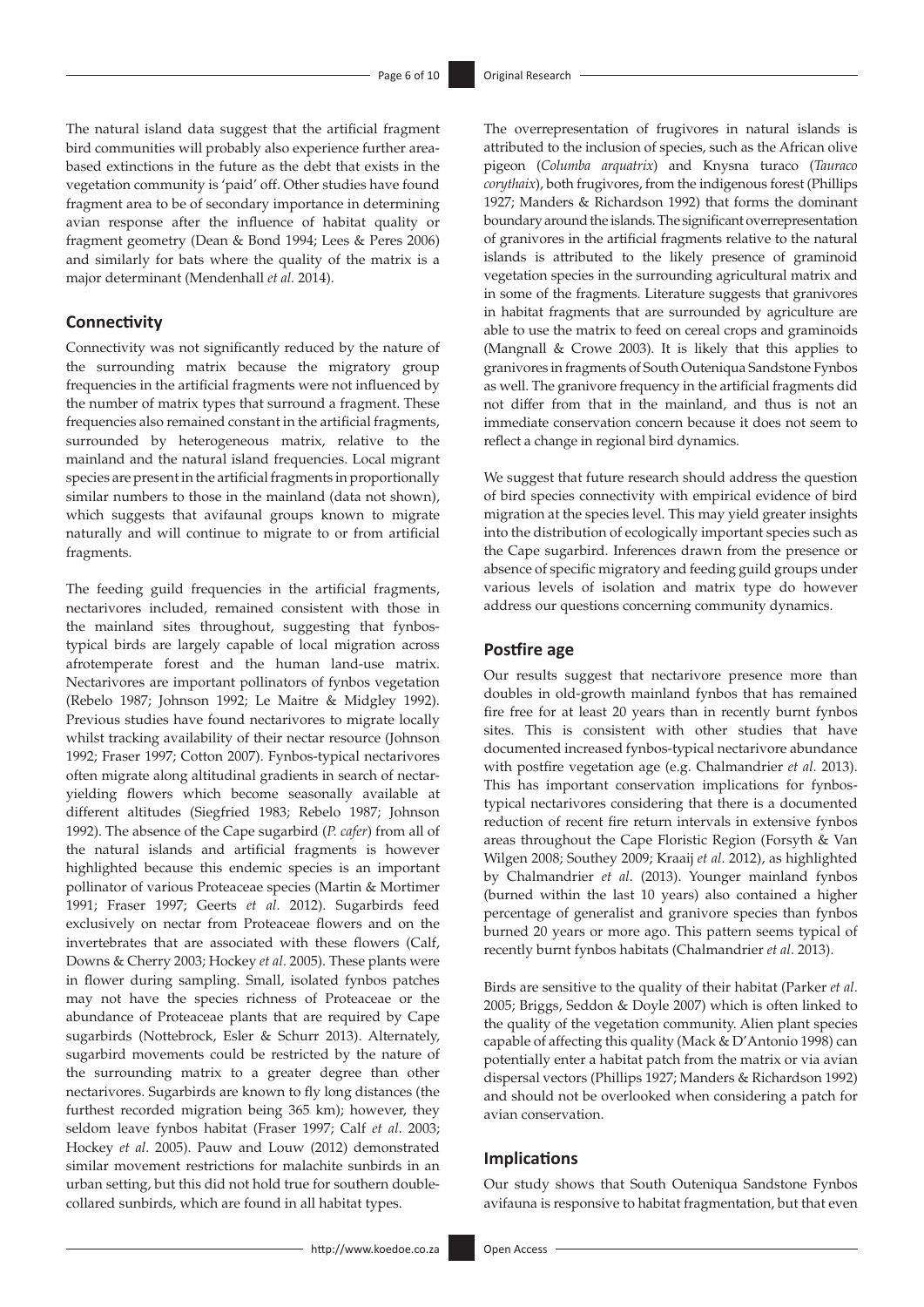150 years postfragmentation, artificially created fragments still host fynbos birds. Future research should focus on how to maintain the persistence of these fragment avian communities through active management of fragment habitats. At the very least, patches should be managed for vegetation age to ensure that at least some patches sustain high levels of nectarproducing plant species. Fire management should, however, factor in both plant and bird requirements.

Their motility allows most fynbos-typical birds to migrate locally through human land-use matrixes to reach fragments of fynbos habitat which serve as stepping-stone habitats or as resource refugia to most nectarivores. The apparent response of avifauna to patch areas in natural islands mirrors the response of plant species to habitat area. The prescription of controlled fire regime to conserve the vegetation and the avifauna dependent on this in artificial fragments needs attention.

# **Acknowledgements**

We thank the Garden Route National Park for supporting the study and granting us a research permit. Financial assistance is gratefully acknowledged from the SAEON Fynbos Node (R.N.S.), the NRF-DST Centre of Excellence for Invasion Biology (K.J.E.) and the NRF Incentive Fund (K.J.E.).

#### **Competing interests**

The authors declare that they have no financial or personal relationships which may have inappropriately influenced them in writing this article.

### **Authors' contributions**

R.N.S. was supervised by K.J.E. and N.A. who provided input into the research design, guided statistical analysis and contributed to writing the manuscript. R.N.S. conducted the fieldwork, R.N.S., K.J.E. and N.A. analysed the data. R.N.S. wrote the first draft of the paper. K.J.E. and N.A. finalised the draft.

# **References**

- Baker, W.L., 1994, 'Restoration of landscape structure altered by fire suppression', *Conservation Biology* 8, 763–769.
- Bender, D.J., Contreras, T.A. & Fahrig, L., 1998, 'Habitat loss and population decline: A meta-analysis of the patch size effect', *Ecology* 79(2), 517–533.
- Bond, W.J., Midgley, J. & Vlok, J., 1988, 'When is an island not an island? Insular effects and their causes in fynbos shrublands', *Oecologia* 77(4), 515–521.
- Briggs, S.V., Seddon, J.A. & Doyle, S.J., 2007, 'Structures of bird communities in woodland remnants in central New South Wales, Australia', *Australian Journal of Zoology* 55(1), 29–40.
- Brotons, L., Mönkkönen, M. & Martin, J.L., 2003, 'Are fragments islands? Landscape context and density-area relationships in boreal forest birds', *The American Naturalist* 162(3), 343–357.
- Buckley, Y.M., Anderson, S., Catterall, C., Corlett, R.T., Engel, T., Gosper, C.R. *et al*., 2006, 'Management of plant invasions mediated by frugivore interactions', *Journal of Applied Ecology* 43, 848–857.
- Calf, K.M., Downs, C.T. & Cherry, M.I., 2003, 'Territoriality of Cape Sugarbirds (*Promerops cafer*) between and within breeding seasons', *Ostrich* 74(1–2),  $125 - 128$ .
- Chalmandrier, L., Midgley, G.F., Barnard, P. & Sirami, C., 2013, 'Effects of time since fire on birds in a plant diversity hotspot', *Acta Oecologica* 49, 99–106.
- Cook, W.M., Lane, K.T. & Holt, D., 2002, 'Island theory, matrix effects and species richness patterns in habitat fragments', *Ecology Letters* 5, 619–623.
- Cotton, P.A., 2007, 'Seasonal resource tracking by Amazonian hummingbirds', *Ibis*  $149(1)$ , 135–142.
- Cowling, R.M. & Bond, W.J., 1991, 'How small can reserves be? An empirical approach in Cape Fynbos, South Africa', *Biological Conservation* 58, 243–256.
- Dean, W.R.J. & Bond, W.J., 1994, 'Apparent avian extinctions from islands in a manmade lake, South Africa', *Ostrich* 65, 7–13.
- Dengler, J., 2009, 'Which function describes the species-area relationship best? A review and empirical evaluation', *Journal of Biogeography* 36(4), 728–744.
- Dures, S.G. & Cumming, G.S., 2010, 'The confounding influence of homogenising invasive species in a globally endangered and largely urban biome: Does habitat quality dominate avian biodiversity?', *Biological Conservation* 143(3), 768–777.
- Ewers, R.M. & Didham, R.K., 2006, 'Confounding factors in the detection of species responses to habitat fragmentation', *Biological Review* 81, 117–142.
- Fahrig, L., 2003, 'Effects of habitat fragmentation on biodiversity', *Annual Review of Ecology, Evolution and Systematics* 34, 487–515.
- Ferraz, G.N., Nichols, J.D., Hines, J.E., Stouffer, P.C., Bierregaard, R.O. Jr. & Lovejoy, T.E., 2007, 'A large-scale deforestation experiment: Effects of patch area and isolation on Amazon birds', *Science* 315(5809), 238–41.
- Forsyth, G.G. & Van Wilgen, B.W., 2008, 'The recent fire history of the Table Mountain National Park, and implications for fire management', *Koedoe* 50, 3–9.
- Fraser, M.W., 1997, 'Cape sugarbird *Promerops cafer'*, in J.A. Harrison et al., *The Atlas of Southern African Birds. Vol. 2: Passerines,* pp. 484–485, Birdlife South Africa, South Africa.
- Geerts, S., Malherbe, S.D.T. & Pauw, A., 2012, 'Reduced flower visitation by nectarfeeding birds in response to fire in Cape fynbos vegetation, South Africa', *Journal of Ornithology* 153(2), 297–301.
- Gilpin, M.E., 1980, 'The role of stepping-stone islands', *Theoretical Population Biology* 17, 247–253.
- Hanski, I. & Gilpin, M., 1991, 'Metapopulation dynamics: Brief history and conceptual domain', *Biological Journal of the Linnean Society* 42, 3–16.
- Hockey, P.A.R., Ryan, P.G. & Dean, W.R.J., 2005, *Roberts birds of Southern Africa,* 7th edn., The Trustees of the John Voelcker Bird Book Fund, Cape Town, South Africa.
- Huntley, B. & Barnard, P., 2012, 'Potential impacts of climatic change on southern African birds of fynbos and grassland biodiversity hotspots', *Diversity and Distributions* 18(8), 769–781.
- Jackson, S.T. & Sax, D.F., 2009, 'Balancing biodiversity in a changing environment: Extinction debt, immigration credit and species turnover', *Trends in Ecology and Evolution* 25(3), 153–60.
- Johnson, S.D., 1992, 'Plant-animal relationships', in R.M. Cowling (ed.), *The ecology of fynbos. Nutrients, fire and diversity,* pp. 175–205, Oxford University Press, Cape Town.
- Kraaij, T., Baard, J.A., Cowling, R.M., Van Wilgen, B.W. & Das, S., 2012, 'Historical fire regimes in a poorly understood, fire-prone ecosystem: Eastern coastal fynbos', *International Journal of Wildland Fire* 22, 277–287.
- Kraaij, T. & Van Wilgen, B.W., 2011, 'Past approaches and future challenges to the management of fire and invasive alien plants in the new Garden Route National Park', *South African Journal of Science* 107(9/10), 1–11.
- Kuussaari, M., Bommarco, R., Heikkinen, R.K., Helm, A., Krauss, J., Lindborg, R. *et al*., 2009, 'Extinction debt: A challenge for biodiversity conservation', *Trends in Ecology & Evolution* 24(10), 564–571.
- Le Maitre, D.C. & Midgley, J.J., 1992, 'Plant reproductive ecology', in R.M. Cowling, (ed.), *The ecology of fynbos. Nutrients, fire and diversity,* pp. 135–17, Oxford University Press, Cape Town.
- Lees, A.C. & Peres, C.A., 2006, 'Rapid avifaunal collapse along the Amazonian deforestation frontier', *Biological Conservation* 133(2), 198–211.
- Lipsey, M.K. & Hockey, P.A.R., 2011 (actual 2010), 'Do ecological networks in South African commercial forests benefit grassland birds? A case study of a pine plantation in KwaZulu-Natal', *Agriculture, Ecosystems and Environment* 137, 133–142.
- MacArthur, R.H. & Wilson, E.O., 1967, *The theory of island biogeography,* 13th edn., Princeton University Press Princeton, NJ.
- Mack, M.C. & D'Antonio, C.M., 1998, 'Impacts of biological invasions on disturbance regimes', *Trends in Ecology and Evolution* 13(5), 195–198.
- Manders, P.T. & Richardson, D.M., 1992, 'Colonization of Cape fynbos communities by forest species', *Forest Ecology and Management* 48, 277–293.
- Mangnall, M.J. & Crowe, T.M., 2003, 'The effects of agriculture on farmland bird assemblages on the Agulhas Plain, Western Cape, South Africa', *African Journal of Ecology* 41, 266–276.
- Martin, R. & Mortimer, J., 1991, 'Fynbos: Too frequent burning poses threat to Cape sugarbirds', *Promerops* 199, 6–8.
- Mendenhall, C.D., Karp, D.S., Meyer, C.F.J., Hadly, E.A. & Daily, G.C., 2014, 'Predicting biodiversity change and averting collapse in agricultural landscapes', *Nature* 509, 213–217.
- Midgley, J. & Bond, W.J., 1990, 'Knysna fynbos "islands": Origins and conservation', *South African Forestry Journal* 153, 18–21.
- Myers, N., Mittermeier, R.A., Mittermeier, C.G., da Fonseca, G.A.B. & Kent, J., 2000, 'Biodiversity hotspots for conservation priorities', *Nature* 403, 853–858.
- Nottebrock, H., Esler, K.J. & Schurr, F.M., 2013, 'Effects of intraspecific and community density on the lifetime fecundity of long-lived shrubs', *Perspectives in Plant Ecology, Evolution and Systematics* 15, 150–161.
- Parker, T.H., Stansberry, B.M., Becker, C.D. & Gipson, P.S., 2005, 'Edge and area effects on the occurrence of migrant forest songbirds', *Conservation Biology* 19(4), 1157–1167.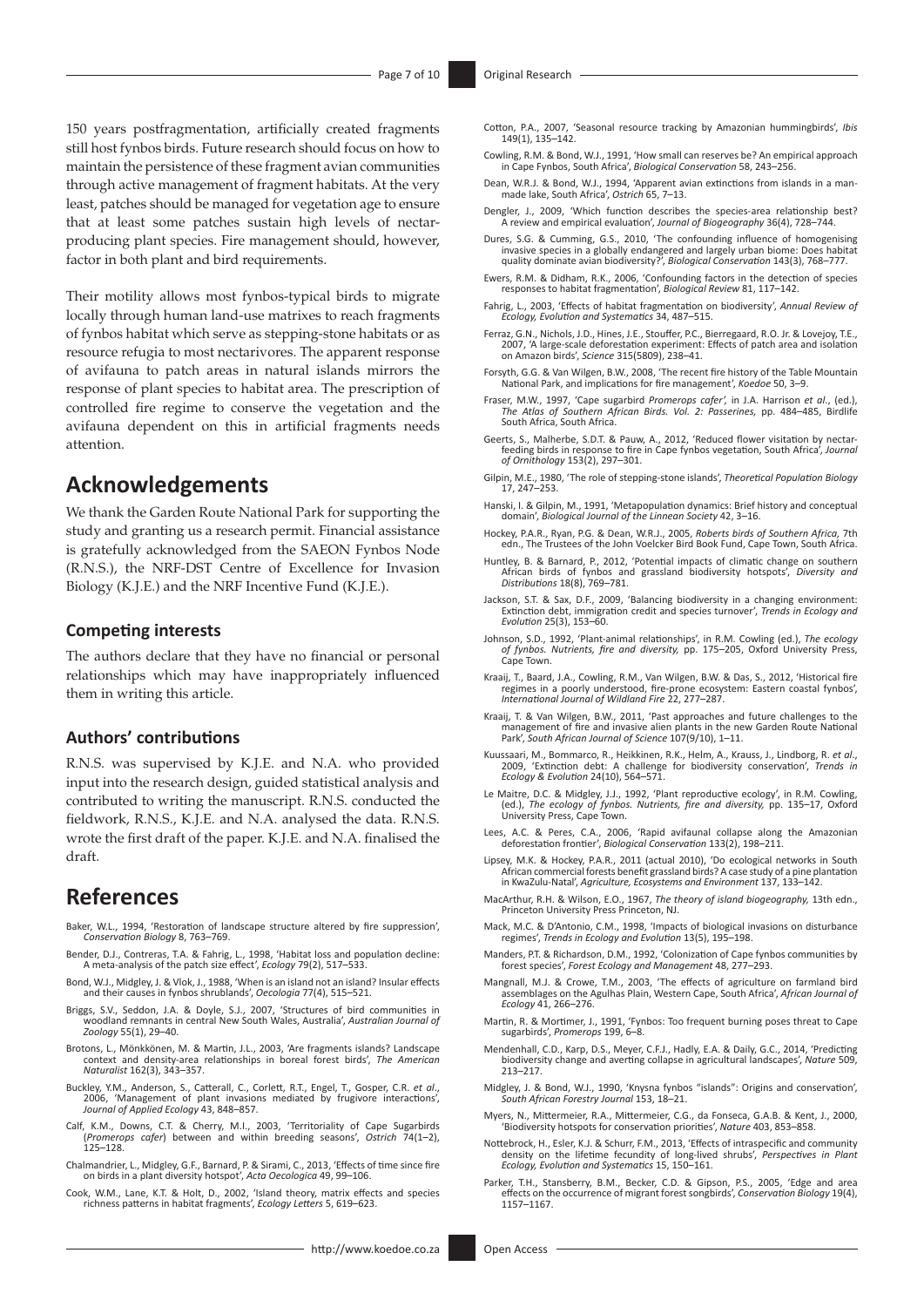- Pauw, A. & Louw, K., 2012, 'Urbanization drives a reduction in functional diversity in a guild of nectar-feeding birds', *Ecology and Society* 17(2), 27.
- Phillips, J.F.V., 1927, 'The role of the 'Bush dove' *Columba arquatrix* T. & K., in fruit dispersal in the Knysna forests', *South African Journal of Science* 24, 435–440.
- Pickett, S.T.A. & Thompson, J.H., 1978, 'Patch dynamics and the design of nature reserves', *Biological Conservation* 13, 27–37.
- Prugh, L.R., Hodges, K.E., Sinclair, A.R.E. & Brashares, J.S., 2008, 'Effect of habitat area and isolation on fragmented animal populations', *Proceedings of the National Academy of Sciences* 105, 20770–20775.
- Rebelo, A.G., 1987, 'Bird pollination in the Cape flora', in A.G. Rebelo, (ed.), *A preliminary synthesis of pollination biology in the Cape flora,* pp. 158–159, CSIR, Pretoria, South Africa.
- ,Rebelo, A.G., Rebelo, A.G., Boucher, C., Helme, N., Mucina, L. & Rutherford, M.C<br>2006, 'Fynbos biome', in L. Mucina. & M.C. Rutherford, (eds.), *The vegetation of*<br>2001: South Africa, Lesotho and Swaziland. Strelitzia 19. Biodiversity Institute, Pretoria.
- Ricketts, T.H., 2001, 'The matrix matters: Effective isolation in fragmented landscapes', *The American Naturalist* 158(1), 87–99.
- Rouget, M., Richardson, D.M., Cowling, R.M., Lloyd, J.W. & Lombard, A.T., 2003, 'Current patterns of habitat transformation and future threats to biodiversity in terrestrial ecosystems of the Cape Floristic Region, South Africa', *Biological Conservation* 112, 63–85.
- Rybicki, J. & Hanski, I., 2013, 'Species-area relationships and extinctions caused by habitat loss and fragmentation', *Ecology Letters* 1, 27–28.
- Sandberg, R., 2013, 'The response of biological communities to natural and anthropogenic habitat fragmentation in South Outeniqua Sandstone Fynbos, South Africa', MSc Dissertation, Stellenbosch University, Stellenbosch.
- Saunders, D.A., Hobbs, R.J. & Margules, C.R., 1991, 'Biological consequences of ecosystem fragmentation: A review', *Conservation Biology* 5(1), 18–32.
- Siegfried, W.R., 1983, 'Trophic structure of some communities of fynbos birds', *Journal of South African Botany* 49(1), 1–43.
- Southey, D., 2009, 'Wildfires in the Cape floristic region: Exploring vegetation and weather as drivers of fire frequency', MSc Thesis, University of Cape Town, Cape Town.
- Thuiller, W., Slingsby, J.A., Privett, S.D.J. & Cowling, R.M., 2007, 'Stochastic species turnover and stable coexistence in a species-rich, fire-prone plant community', *PloS One* 2(9), p.e938.
- Tilman, D., May, R.M., Lehman, C.L. & Nowak, M.A., 1994, 'Habitat destruction and the extinction debt', *Nature* 371, 65–66.
- Turner, I.M. & Corlett, R.T., 1996, 'The conservation value of small, isolated fragments of lowland tropical rain forest', *Trends in Ecology & Evolution* 11(8), 330–333.
- Vellend, M., Verheyen, K., Jacquemyn, H., Kolb, A., Van Calster, H., Peterken, G. *et al*., 2006, 'Extinction debt of forest plant persists for more than a century following habitat fragmentation,' *Ecology* 87 (3), 542–548.
- Wearn, O.R., Reuman, D.C. & Ewers, R.M., 2012, 'Extinction debt and windows of conservation opportunity in the Brazilian Amazon', *Science* 337, 228–232.

Appendix starts on the next page  $\rightarrow$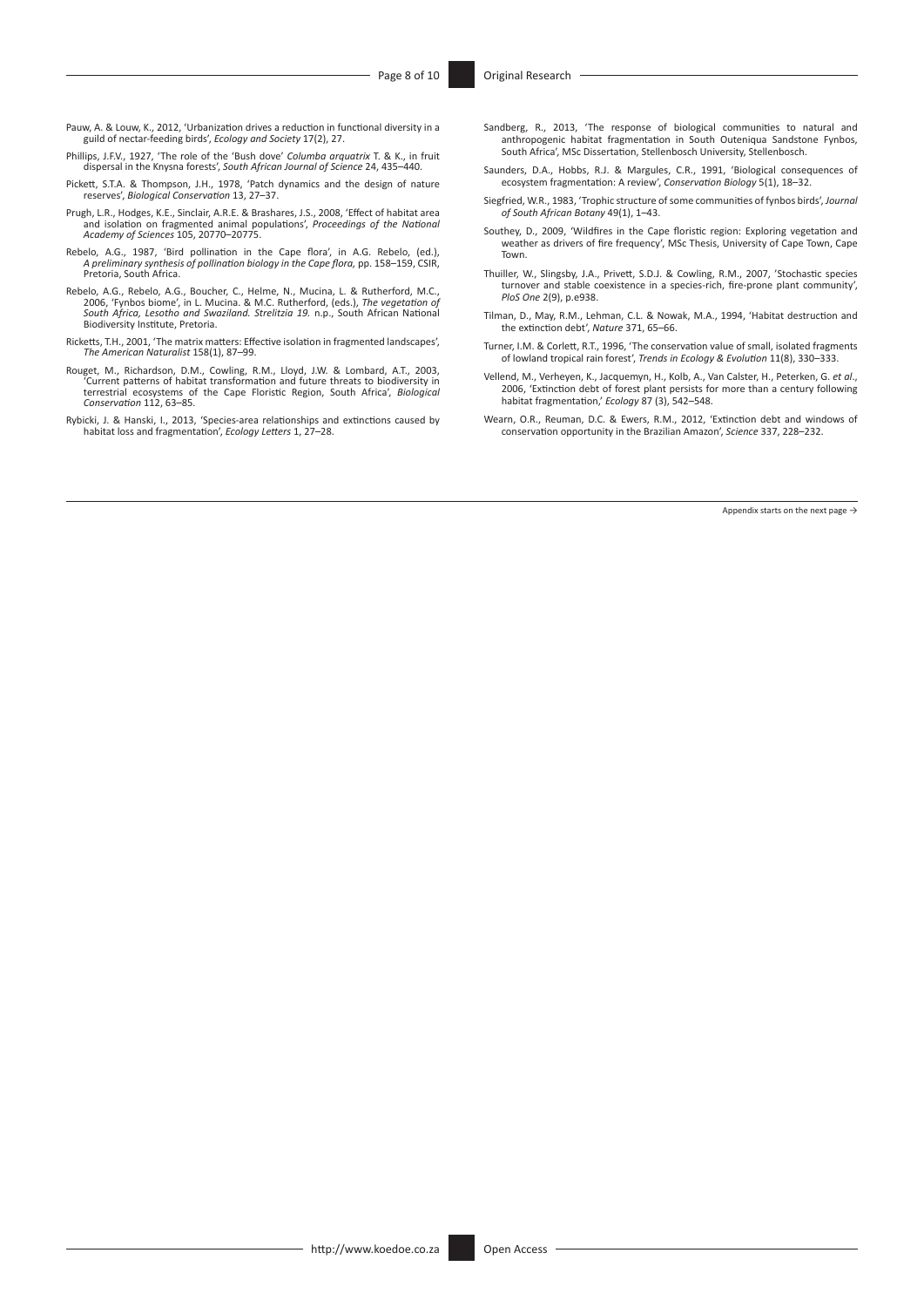# **Appendix 1**

Physical characteristics of the natural islands included in the study. Sites were given unique codes that are used by SANParks. All site codes were given the prefix 'NI' indicating that these areas are

**TABLE 1-A1:** Physical characteristics of the natural islands included in the study.

natural islands. Isolation distance (DTN-FY) is measured as the distance from the centre of an island to the edge of the nearest section of mainland fynbos. Postfire age categories are as follows:  $1 =$  burnt within past 10 years;  $2 =$  last burned between 10 and 20 years ago; 3 = has not burned in over 20 years.

| $\sim$ $\sim$<br>Site code | Area (ha) | DTN-FY (m) | Postfire age |
|----------------------------|-----------|------------|--------------|
| NI019                      | 2.79      | 3835       | 3            |
| NI022                      | 5.33      | 2232       |              |
| NI036                      | 10.72     | 3858       | 3            |
| NI042                      | 24.54     | 744        |              |
| NI043                      | 13.50     | 218        | 3            |
| NI044                      | 52.63     | 1027       |              |
| NI048                      | 16.15     | 301        | 3            |
| NI050                      | 74.34     | 546        |              |
| NI067                      | 24.60     | 12947      |              |